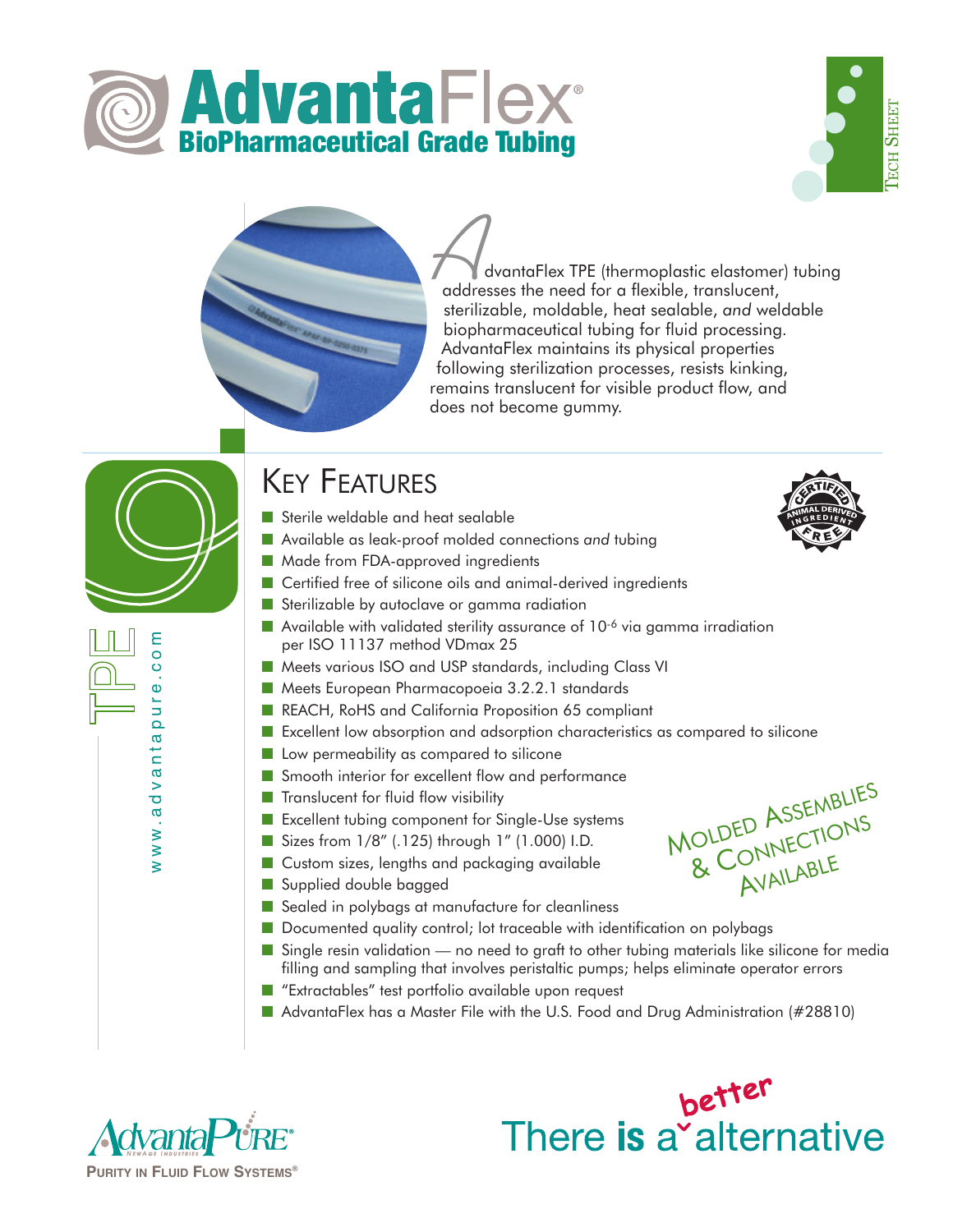





#### PECIFICATIO

| <b>Product</b><br><b>Number</b> | (in.) | I.D.<br>(mm.) | (in.) | Wall (Ref.)<br>(mm.) | (in.) | O.D.<br>(mm.) | <b>Working</b><br><b>Pressure</b><br>at $70^{\circ}$ F $(21.1^{\circ}C)$<br>(PSI)<br>(Bar) |     | <b>Standard</b><br>Lengths<br><b>Coiled</b><br>(f <sub>t</sub> ) | <b>Standard</b><br>Lengths<br>on Spools<br>(f <sub>t</sub> ) |
|---------------------------------|-------|---------------|-------|----------------------|-------|---------------|--------------------------------------------------------------------------------------------|-----|------------------------------------------------------------------|--------------------------------------------------------------|
| APAF-BP-0125-0250               | .125  | 3.18          | .062  | 1.57                 | .250  | 6.35          | 30                                                                                         | 2.1 | 50, 100                                                          | 500                                                          |
| APAF-BP-0188-0313               | .188  | 4.76          | .062  | 1.57                 | .313  | 7.94          | 23                                                                                         | 1.6 | 50, 100                                                          |                                                              |
| APAF-BP-0188-0375               | .188  | 4.76          | .094  | 2.38                 | .375  | 9.52          | 32                                                                                         | 2.2 | 50, 100                                                          |                                                              |
| APAF-BP-0250-0375               | .250  | 6.35          | .063  | 1.59                 | .375  | 9.52          | 20                                                                                         | 1.4 | 50, 100                                                          |                                                              |
| APAF-BP-0250-0438               | .250  | 6.35          | .094  | 2.38                 | .438  | 11.11         | 23                                                                                         | 1.6 | 50, 100                                                          | 300                                                          |
| APAF-BP-0250-0500               | .250  | 6.35          | .125  | 3.18                 | .500  | 12.70         | 30                                                                                         | 2.1 | 50                                                               |                                                              |
| APAF-BP-0313-0438               | .313  | 7.94          | .062  | 1.57                 | .438  | 11.11         | 21                                                                                         | 1.4 | 50, 100                                                          | 300                                                          |
| APAF-BP-0313-0500               | .313  | 7.94          | .094  | 2.38                 | .500  | 12.70         | 24                                                                                         | 1.6 | 50                                                               | -                                                            |
| APAF-BP-0375-0500               | .375  | 9.52          | .062  | 1.57                 | .500  | 12.70         | 18                                                                                         | 1.3 | 100                                                              | $\overline{\phantom{0}}$                                     |
| APAF-BP-0375-0563               | .375  | 9.52          | .094  | 2.39                 | .563  | 14.30         | 23                                                                                         | 1.6 | 50                                                               | -                                                            |
| APAF-BP-0375-0625               | .375  | 9.52          | .125  | 3.18                 | .625  | 15.88         | 24                                                                                         | 1.6 | 50, 100                                                          | 150                                                          |
| APAF-BP-0500-0750               | .500  | 12.70         | .125  | 3.18                 | .750  | 19.05         | 22                                                                                         | 1.5 | 50, 100                                                          | 100                                                          |
| APAF-BP-0625-0875               | .625  | 15.88         | .125  | 3.18                 | .875  | 22.23         | 18                                                                                         | 1.3 | 50                                                               | -                                                            |
| APAF-BP-0750-1000               | .750  | 19.05         | .125  | 3.18                 | 1.000 | 25.40         | 17                                                                                         | 1.2 | 50, 100                                                          | 75                                                           |
| APAF-BP-0750-1125               | .750  | 19.05         | .188  | 4.76                 | 1.125 | 28.58         | 18                                                                                         | 1.3 | 100                                                              | $\overline{\phantom{0}}$                                     |
| APAF-BP-1000-1375               | 1.000 | 25.40         | .188  | 4.76                 | 1.375 | 34.93         | 18                                                                                         | 1.3 | 25                                                               |                                                              |

Sold by standard lengths only. Add length suffix code to product number when ordering—see the Coil Length Legend at right for length suffix codes. Example: a 50 foot coil of .125 inch I.D. x .250 inch O.D. tubing is product number APAF-BP-0125-0250L. Add length and "S" to denote "spool" for products with lengths available on spools. Example: a 500 foot spool of .125 inch I.D. x .250 inch O.D. tubing is prodlengths available on spools. Example: a 500 foot spool of .125 inch I.D. x .250 inch O.D. tubing is prod-<br>
uct number APAF-BP-0125-0250-500S. Working pressures are calculated from burst testing using a 3:1 safety factor. Coils and spools are supplied double bagged in heat-sealed polybags and bulk packed. Contact your AdvantaPure Sales Representative for other packaging options.

**Coil Length Legend:**

 $= 25$  feet  $L = 50$  feet

 $K = 100$  feet

# **APPLICATIONS**

- Sterile filling
- Vaccine production
- Pharmaceutical sampling and delivery systems
- Single-Use systems
- •Bioreactor processes
- Cell media, harvesting, and fermentation
- Pharmaceutical production and processing
- High purity water transfer
- Filtration

#### YSICAL DEO

| <b>Specific Gravity</b>            | .89  |  |
|------------------------------------|------|--|
| Hardness, Shore A $\pm 5$          | 65   |  |
| Ultimate Tensile Strength, PSI     | 1000 |  |
| Ultimate Elongation, %             | 550  |  |
| Tensile Modulus @ 100%, PSI        | 410  |  |
| Tear Strength, Die B, PPI          | 240  |  |
| Compression Set, % per ASTM D-395B | 25   |  |
| Maximum Operating Temperature, °F  | 275  |  |
| Brittle Temperature, °F            | -88  |  |

Values listed are typical for the material used in manufacture, except where noted, and are meant only as a guide to aid in design. Field testing should be performed to find the actual values for your application.

Phone: 215-526-2151 Toll Free Phone: 888-755-4370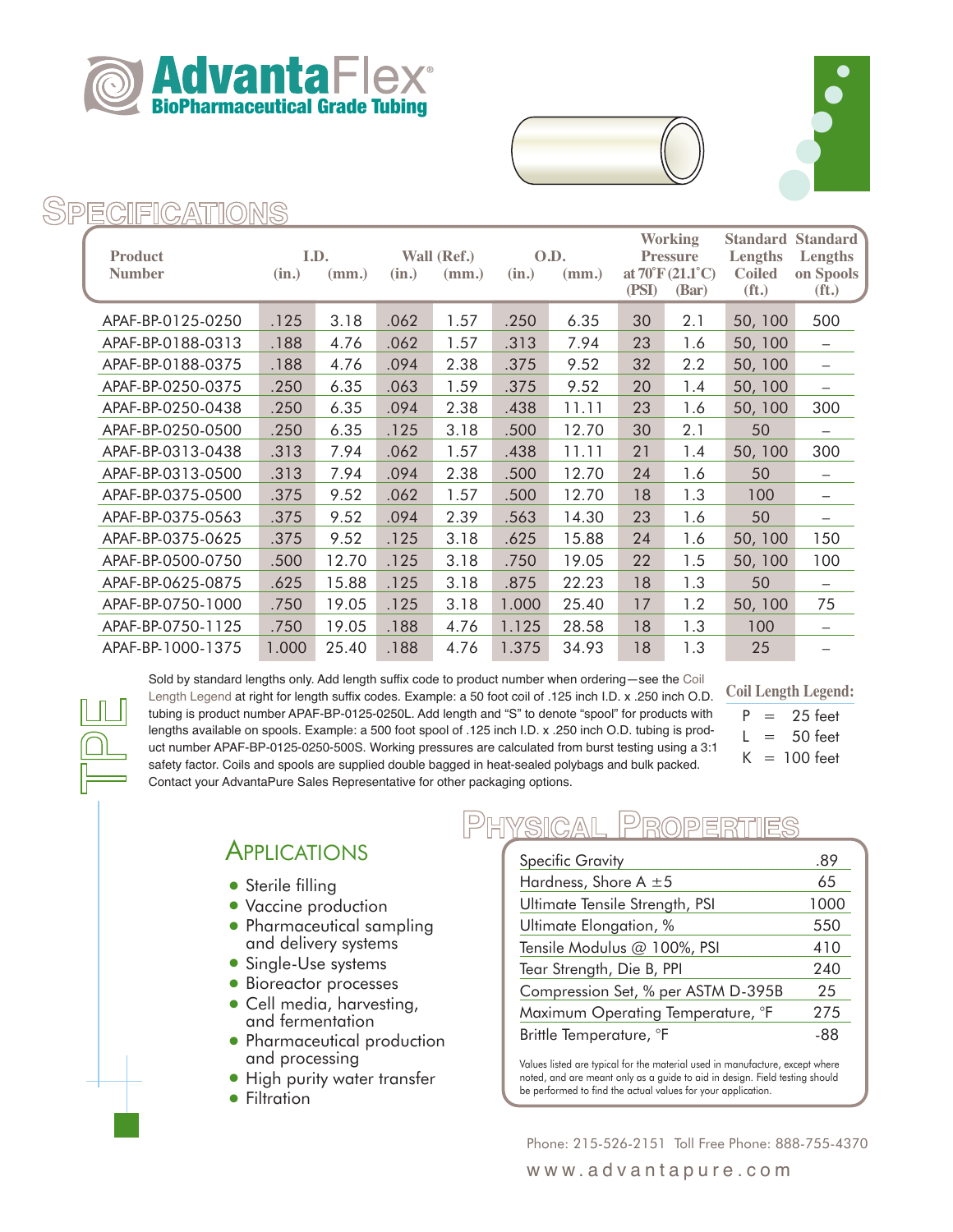# MOLDED ASSEMBLIES & CONNECTIONS

- Build Single-Use tubing assemblies from AdvantaFlex®
- Eliminate the need to splice silicone tubing sections into a process line
- •Reduce the number of barbed fittings and cable ties needed *and* their potential for contamination, leaks and a wasted batch of product
- Molded connections provide a smooth inner surface for even, unrestricted flow
- Choose from T's, Y's, crosses, reducers, mini and standard Tri-Clamps®, and BioClosure® container closures and inserts such as GL45's
- Available with validated sterility assurance of 10-6 via gamma irradiation per ISO 11137 method VDmax 25

# MORE ADVANTAFLEX OPTIONS

- **Sealed Tubing Ends** for Single-Use applications make it easy to maintain your sterile, closed system
- Weld to bags or container closures for sampling and storage applications
- Ideal for reducing operational costs, improving production efficiencies and decreasing cross contamination risks
- •Single-Use **Sterile Bottle Assemblies** provide a ready to use, cost effective solution for aseptic sampling, cell growth and filling applications
- Robust molded closure design features a continuous flow path that reduces the risk of barbed fitting leaks and contamination





- **Molded Tubing Ends** are ideal for aseptic transfer and processing
- AdvantaFlex tubing is overmolded with a USP Class VI polypropylene mini Tri-Clamp to form a smooth fluid path
- •The ends reduce leaks and cross contamination risks
- Available from stock in several tubing sizes and lengths
- **Bioreactor Tubing Kits** are built-to-order and clean room packaged
- Offer faster turnaround time, increasing your processing capacity
- Assembled from various components tubing, filters, connectors — for convenience and efficiency



Phone: 215-526-2151 Toll Free Phone: 888-755-4370 **PURITY IN FLUID FLOW SYSTEMS®** www.advantapure.com